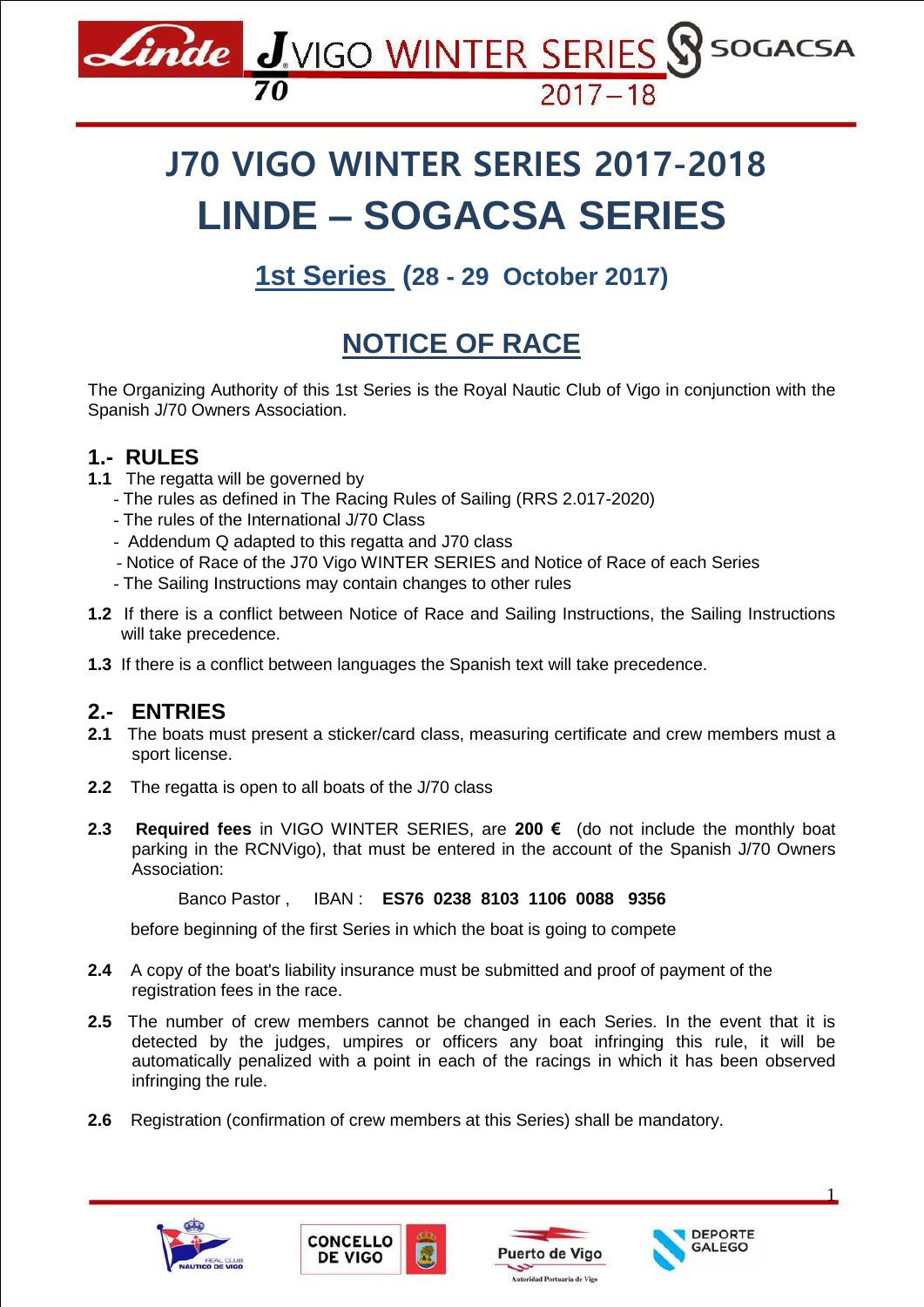

#### **2.7** Entry form should be sent to

#### [regatas@rcnauticovigo.com](mailto:regatas@rcnauticovigo.com) e [info@desmarque.es](mailto:info@desmarque.es)

At least 24 hours before the beginning of the first racing of the Series, using the official entry form, or personally in the racing secretary on Saturday 28th October 2017 from 10:00 to 10:45 hours, using the generic entry form provided for the organization

 Once a boat is registered at a Series, for the following series he should only report if he makes any changes to the crew

 The boat which does not confirm its crew in any of the above forms before 10:45 hours on Saturday, 28th October 2017, shall be considered non-participant at this stage for all purposes. The Organizing committee reserves the right to extend the period of confirm.

**2.8** For any enquiry or extension of information send e-mail to

[info@j70spain.com](mailto:info@j70spain.com)

| <b>Date</b>           | Hour                      | <b>Action</b>                                                            |
|-----------------------|---------------------------|--------------------------------------------------------------------------|
|                       | From 10.00 to 10.45 hours | Opening race office<br>Registration and<br>Sailing Instructions delivery |
| Saturday 28th october | 10.45 hours               | <b>Briefing</b>                                                          |
|                       | 12.30 hours               | Races                                                                    |
|                       | 16.30 hours               | Stop time start races                                                    |
|                       | $18:00$ hours $\ldots$    | Event Presentation on R.C.N.<br>Vigo                                     |
| Sunday 29th october   | 10.00 hours               | Races                                                                    |
|                       | 14:00 hours               | Stop time start races                                                    |

#### **3.- SCHEDULE**

.

#### **4.- EVENT FORMAT. SCORING**

- **4.1** All boats will sail as one fleet.
- **4.2** The low-point scoring system RRS, will apply, and:
- **4.2.1** In each Series, when 6 or more races have been completed, a boat´s series score will be the total of her race scores, excluding her worst score.
- **4.2.2** for general WINTER SERIES, one will be exclude every seven (7) valid race completed
- **4.3** A maximum of 4 races on any day may be sailed, except if the race Committee deems it appropriate to do more races.